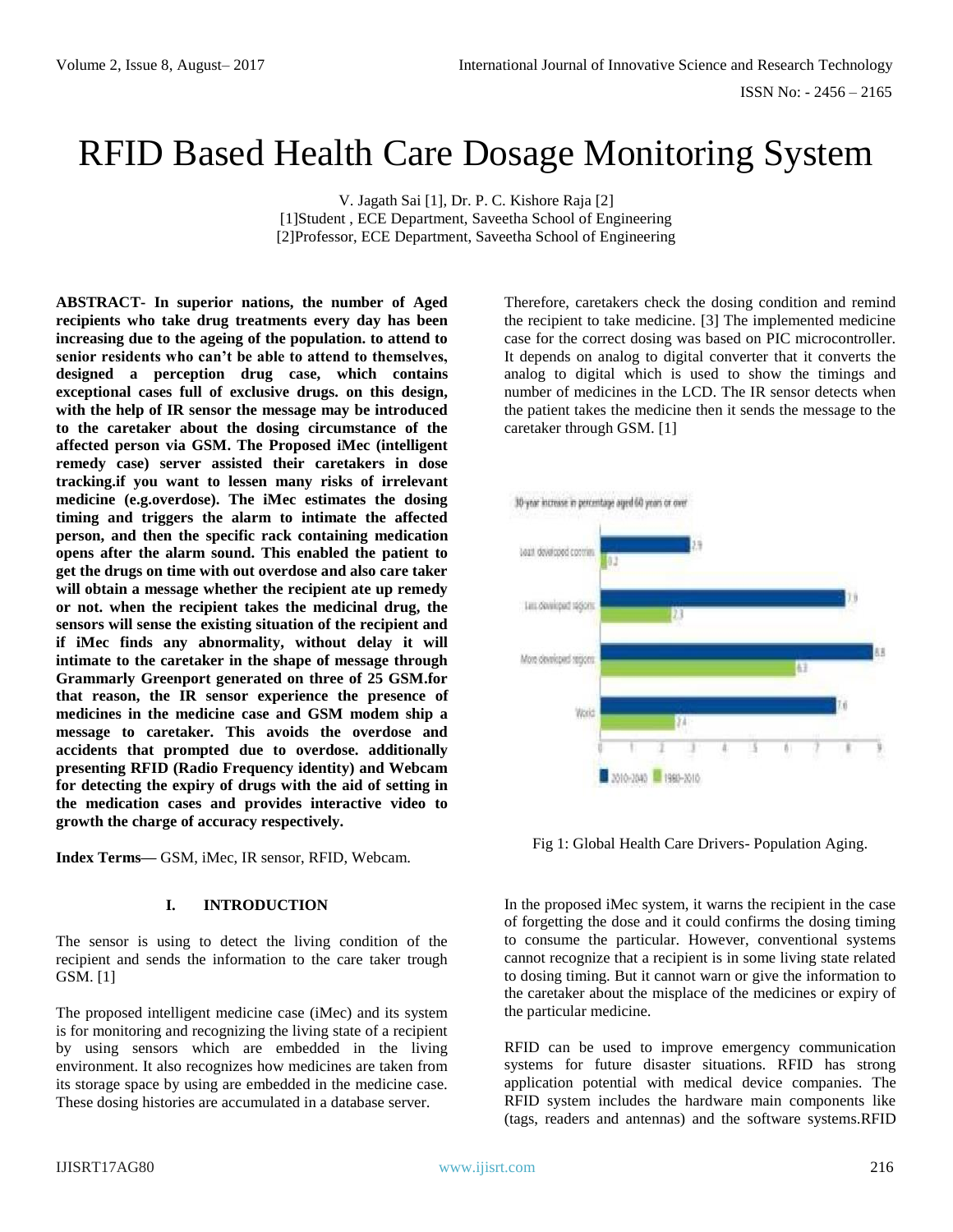systemn be passive or active, depending on powering techniques. Webcam is to broadcast video on the web. It is a small camera that either attaches to a user's monitor or sit on a desk. [9]

#### **II. LITERATURE SURVEY**

In recent years, several tending organizations have started Victimization wireless Senor Networks to remotely monitor Patient health. several tending organizations and insurance companies have conjointly started victimization the electronic medical record (EMR) system by that the medical records area unit maintained Associate in Nursing exceedingly in a very} centralized information within the variety of an electronic record and therefore the records area unit keep within the cloud. [15]The users, WHO once being sick wont to rely solely on the doctor and his treatment, currently need to actively influence and take control over their health and therefore the healing method.



Fig2: RFID System.

The Web, with the various services it provides and novel mobile technologies, represents an acceptable and reliable communication and collaboration channel. [6] Primary health care demands of users within the context of (their) health area unit to urge the maximum amount information mutually will from completely different aspects a couple of specific disease;

to require additional active role in activity the sickness to use the applications and electronic services with that one will simplify the method of , healing, etc. These e-services in collaboration with health care establishments, their services and information systems, combined with active role of all participants of health care system, area unit outlined as ehealth, which may be a part of the world strategy of Health. [8]



(a) MedSignals

(b) Context-Aware Pill Bottle

Fig 3: Standard Dosing Observance System.

The System uses 3 completely different sensors that area unit Temperature, Heartbeat and Saline level. this method will be used just for admitted patient not for moving patient. At present this method will be useful to doctor to diagnose the patient through net. within the context of worldwide e-health activities, many alternative applications and services have been developed that serve users in up their health or getting the data they have. The services will be roughly divided into 3 teams that change 1) exploit information, 2) social inclusion and networking, and 3) information and automation of various user eventualities with health care establishments. even supposing net offers an excellent potential in developing 45services within the space of e-health, huge amounts of information and completely different fragmented services cause trouble for the users. they need hassle characteristic suitable and verified services from the facet of reliableness, safe use and information confidentiality. [4] as a result of fragmentation of information, users have to be compelled to utilize many completely different applications and services at a similar time, that takes longer, especially thanks to disconnection of some services, which can clearly be associated. thanks to the dimension of the Internet, users don't seem to be even attentive to the existence of some services. a possible answer for these troubles lies within the development of a bigger collaboration system that may logically connect completely different services and applications and consequently change access through one getting into purpose.[7]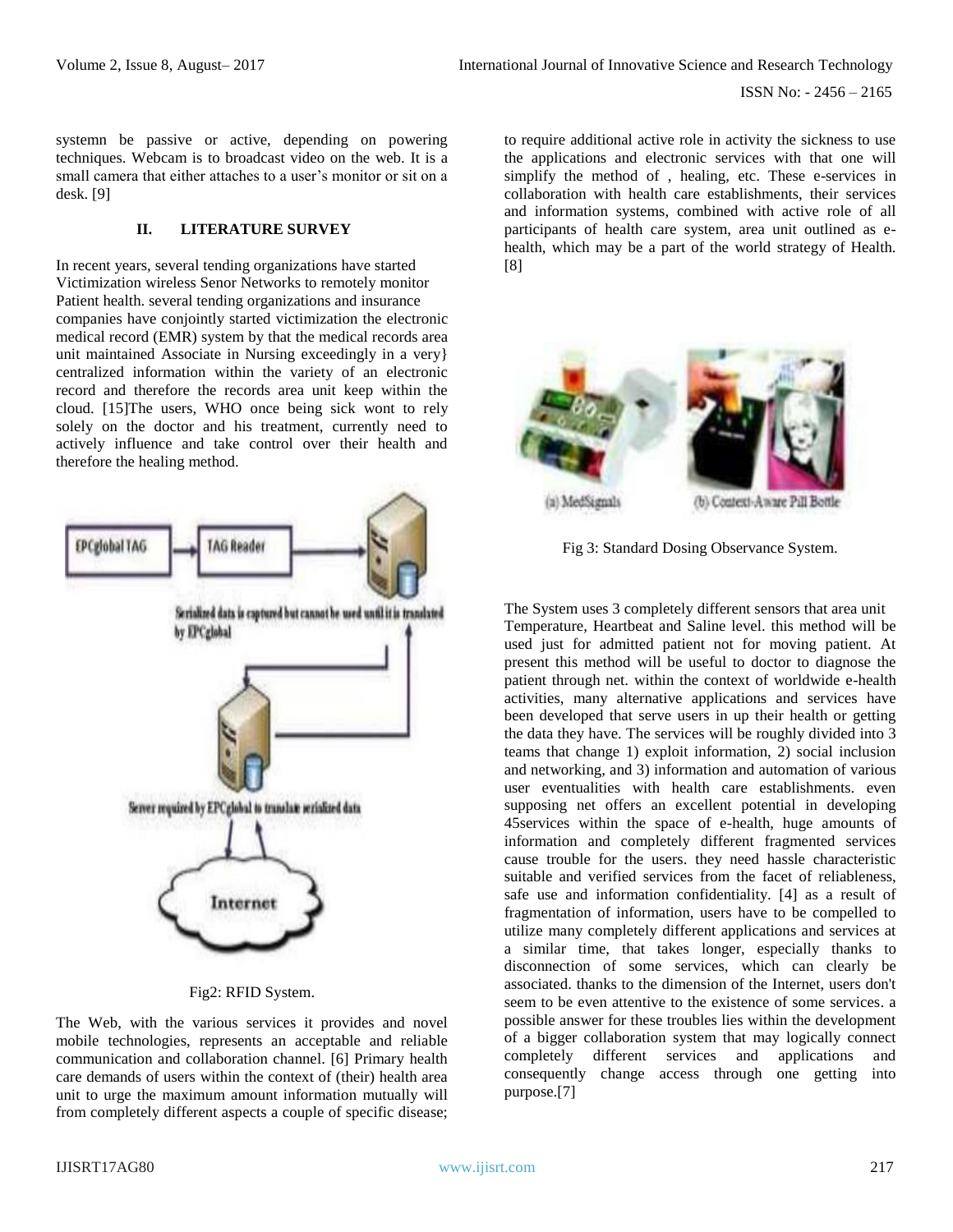## *A. Wireless Electronic Health Care Systems*

Research advances in tending domain have facilitated the mixing of various technologies for smart,cost effective, reliable, and pervasive health observance of chronic diseases that have affected around one billion people worldwide.[14] Current analysis efforts target developing period communication ways, mostly for Body space Networks considered to be a valuable tool in delivering BAN information to a remote server/cloud for any analysis. this might assist in reducing risks and price of remote health observance. Unlike conventional analysis in BANs wherever researchers centered on individual networks, there's a requirement to develop innovative communication ways with a spotlight on complete and good eHealth systems. This good health system should integrate the aforementioned technologies with multiple BANs, and provide rich tending services to finish users. It requires analysis on versatile topics starting from Physical and Medium Access Control (MAC) protocols to BANs existence, traffic characterization, cloud resource allocation, and cloud monitoring and maintenance.

[4]



Fig. 4: Wireless Device Network

Technology should change doctors to worry for larger patient populations additional quickly and while not compromising quality of care. good dashboards, alerts, reports, automated follow-ups,asynchronous communication, and information sharing all can become a part of a doctor's "command center" that helps him or her monitor the health of thousands of patients at the same time. [5] The miniaturized sensors

together with advance spontanepous network technology produce a wireless device network that unceasingly monitors the health state of patients. The advances of technology in conjunction with WSN's characteristics provide the most edges to health care. A device network that's designed to sense the health parameters of a personality's being may be a body device network(BSN).The nodes of BSNs area unit directly hooked up to anatomy and this requires utmost care. a number of the health care applications require the BSN to unceasingly operate gathering patient data for many days while not user intervention. Such applications need to watch out of the energy constraints of the device networks. [4]

Healthcare system will be characterized by presence of a large number of caretakers, like tending professionals (physicians, nurses, pharmacists, directors, etc), a large number of services (outpatient care services, rehabilitation services, etc.), and extremely specialized professionals. In order to improve the standard of treatment and guarantee additional correct diagnostics, the activities of those actors ought to be coordinated and controlled victimization economical communication techniques. [9]Even in refined tending information systems, like e-Health, specialist referral services, patient monitoring, e-prescriptions-medical records, Hospital Management data system, Telemedicine Information System, Laboratory data system, etc., the information flow still needs interaction between actors either face-to-face or via a communication system wherever users should be physically gift at either finish of the communication link to successfully establish a synchronous interaction. [5]

# *B. Health Care Observance*

Case-Based Reasoning (CBR) may be a methodology during which knowledge comes directly from historical cases. CBR is a well established methodology for construction tending systems. one in all the engaging options of cosmic background radiation in drugs is that the ideas of diseases will be naturally drawn as cases. [7] Case will be obtained from designation a particular patient with a specific sickness. on a daily basis follow is collected and keep as cases.[13] so, the medical information system contains a made assortment of past problem solving cases keep in conjunction with their solutions. Reasoning with cases is comparable to the choice creating method of physicians. Physicians area unit snug victimization cosmic background radiation methodology in dynamically ever-changing things were much is unknown and once diagnoses don't seem to be clear. [7]

Medical Server for tending observance (MSHM) receives data from the private server, is that the backbone of the whole architecture. it's set at medical centers wherever medical services area unit provided. it's intelligent as a result of it's capable of learning patient specific thresholds and learns from previous treatment records of a patient. MSHM keeps electronic medical records (EMRs) of registered patients,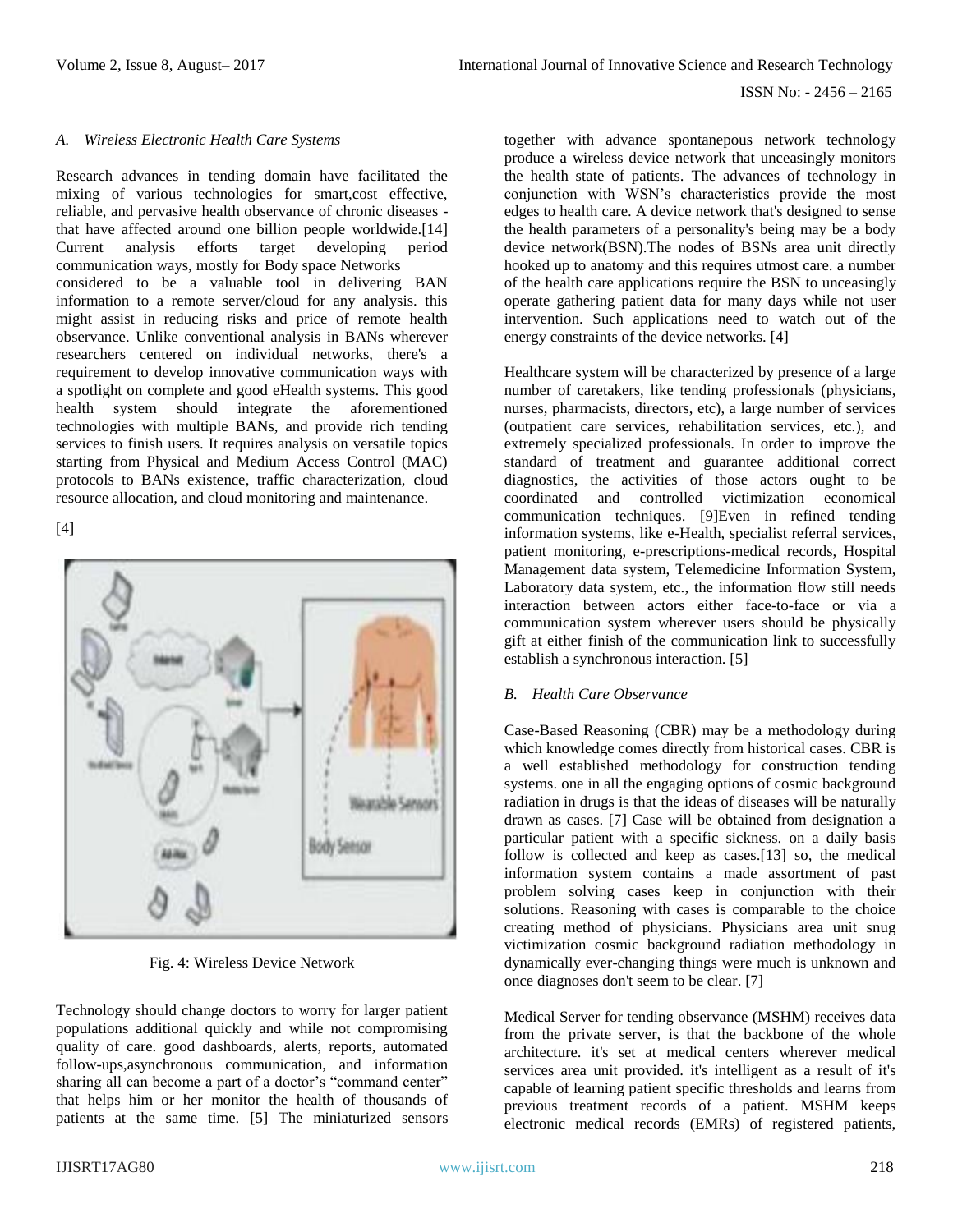which are accessible by completely different medical workers, together with general practitioners, specialists and doctors from their offices in the hospital over the web. this state of the patient can be ascertained by the medical workers. MSHM is accountable for user authentication, accretive information from personal server, format and insert the received information into corresponding EMRs, analyze the information patterns. [2]

Mobile tending (m-health) provides the bilateral solution: the empowering of the individual observance of chronic care and therefore the effective price of health care services at all economic levels, because the proceedings of the m-health summit at the WEF confirmed.[12] M-health systems will be used for se, unnoticeable observance types; the chronic diseases monitoring is one in all them. Moreover, m-health technologies offer period observance and detection of changes in health status, support the adoption and maintenance of a healthy lifestyle, offer speedy identification of health conditions, and facilitate the implementation of interventions starting from promoting patient self-care to providing remote tending services. [11]

Hospital health care observance system is important to constantly monitor the patient's physiological parameters. For example a pregnant girl parameters like blood pressure (BP) and pulse of the lady and pulse and movements of fetal to regulate their health condition. The attached sensors on patient's body type a wireless body sensor network (WBSN) and that they area unit able to sense the guts rate, blood pressure then on. this method will sight the abnormal conditions, issue associate degree alarm to the patient and send a SMS /Email to the caretaker. [4] The patient's physiological signals are no heritable by the sensors hooked up on the patient body, and are then transmitted to the remote base-station and conjointly a PC for storing and analyzing. The system is ready to hold out a long-tem observance on patient's condition and is provided with associate degree emergency rescue mechanism victimization SMS/Email.[10]

Scientific studies during this space indicate that the utilization of telemedicine for such applications as observance of chronic care patients or permitting specialists to produce care to patients over an outsized region care have resulted in considerably improved care. for many telemedicine applications, studies have shown that there's no distinction within the ability of the provider to get clinical info, create associate degree correct diagnosis, and develop a treatment arrange that produces the same desired clinical outcomes as compared to in-person care when used fitly. [3]

## **III. HARDWARE NEEDS**

The Hardware needs for implementing the health care supported RFID area unit a) PIC Microcontroller, b)A to D converter, c) Sensors.

## *A. PIC Microcontroller*

PIC may be a family of Harvard design microcontrollers made by micro chip Technology derived from PIC 1650 originally developed by General Instrument's Microelectronics Division. The name PIC at the start referred to "Peripheral Interface Controller". PICs area unit popular both industrial developers and hobbyists alike as a result of their low cost, wide accessibility, massive user base, extensive collection of application notes, accessibility of low price or 4

free development tools, and serial programming (and reprogramming with flash memory) capability. The devices utilized in PIC area unit.

- PIC16F873A
- PIC16F874A
- PIC16F876A
- PIC16F877A

## *a). Features*

- Superior reduced instruction set computer computer hardware
- All single cycle directions aside from program
- Branches that area unit two cycle
- Operational speed: DC twenty rate clock input DC two hundred
- Ns instruction cycle
- Up to 8K x fourteen words of Flash Program Memory.
- Up to 256 x eight bytes of EEPROM information memory
- Pin out compatible to the PIC16C73/74/76/77
- Eight level deep hardware stack.
- Direct, indirect, and relative addressing modes.
- Power-on Reset (POR).

# *B. A to D Converter*

An associate degreealog to digital device is an electronic integrated circuit, that converts continuous signals to separate digital numbers. Typically, associate degree ADC is associate degree device that converts associate degree input analog voltage (or current) to a digital number. The digital output is also victimisation completely different writingschemes, like binary, grey code or 2 complement binary.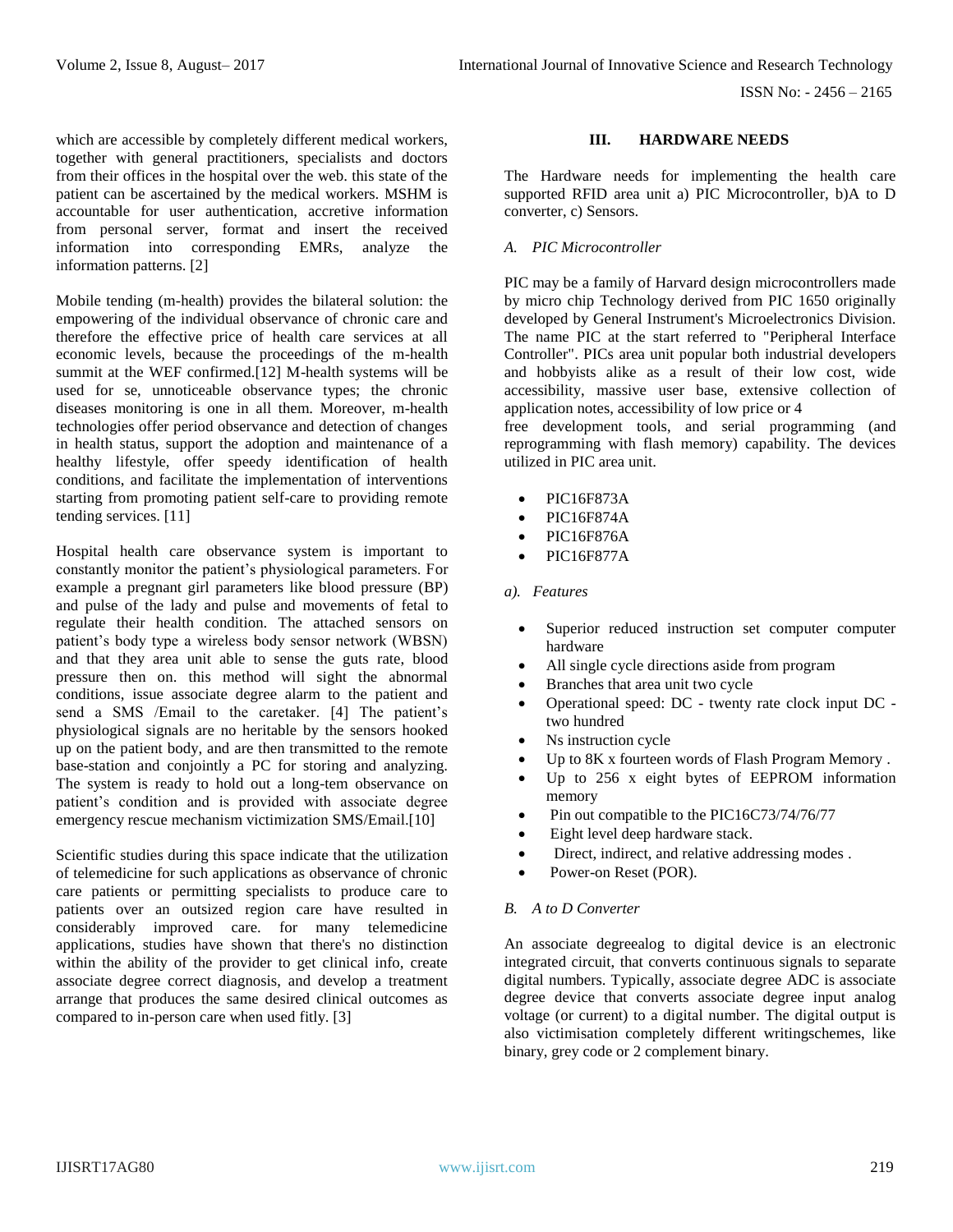#### *C. Sensors*

A device that responds to a physical stimulation (as heat, light, sound, pressure, magnetism, or a specific motion) and transmits a ensuing impulse (as for activity or operating a control ):a tool that responds to a physical stimulation(as heat, light, sound, pressure, magnetism, or a specific motion) and transmits a ensuing impulse (as for activity or operating an impact )

#### *a). Temperature Sensor*

Measurement of temperature adopts LM-35D module, which may be a temperature device with output in direct proportion to centigrade temperature. LM-35D has feature of low output impedance, with no peripheral parts, no ought to be adjusted. The temperature is controlled by gap and closing the clerestory, turning on and off the travel ventilator and with the assistance of cooling system. The LM35 series area unit precision integrated-circuit temperature sensors, whose output voltage is linearly proportional to the Celsius (Centigrade) temperature,. The LM35 so has a plus over linear temperature sensors tag in °Kelvin, because the user is required to compute an outsized constant voltage from its output to obtain convenient Centigrade scaling. The LM35 doesn't require any external activity or trimming to produce typical accuracies of ±1⁄4°C at temperature and ±3⁄4°C over a full −55 to +150°C temperature vary. Low price is assured by trimming and activity at the wafer level. The LM35's low output electric resistance, linear output, and precise inherent calibration create interfacing to readout or management electronic equipment especially simple. It will be used with single power provides, or with and and minus provides. because it attracts solely sixty μA from its supply, it's terribly low self-heating, but zero.1°C in still air. The LM35 is rated to control over a −55° to +150°C temperature vary, whereas the LM35C is rated for a  $-40^{\circ}$  to  $+110^{\circ}$ C vary  $(-10^{\circ}$  with improved accuracy ).



Fig 5: Pin diagram of Temperature Device LM35

#### *b). Infrared Sensor*

Infrared sensors realize various applications in electronic systems. unremarkably used as obstacle detector, their output is used in digital type (high & amp; low logic) by using a comparator. this subject explains some way to use the sensor's output in its original analog type. Thus, along with detecting an obstacle, its precise distance can even be obtained. This is achieved by process the output of IR device through an ADC0804 (analog to digital converter). The ADC is Calibrated to urge nearly correct distance activity.

Infrared that we wish to sight with its internal photodiode sensor. The infrared detector conjointly has associate degree electronic filter that only permits signals around thirty eight.5 kilocycle to undergo. In other words, the detector is simply yearning for infrared that's flashing on and off thirty eight,500 times per second. This prevents IR interference from common sources like daylight and indoor lighting. daylight is DC interference (0 Hz), and indoor lighting tends to flash on and off at either a hundred or120Hz, betting on the most power supply within the region. Since one hundred twenty rate is outside the electronic filter's thirty eight.5 kHz band pass frequency, it's fully neglected by the IR detectors.

#### *c). Heart Beat Device*

Heart Beat device is perceived by employing a high intensity type LED and LDR. He finger is placed between the diode and LDR.As device a photograph diode or a photograph semiconductor unit will be used. The skin is also light with visible victimization transmitted or reflected lightweight for detection. The terribly little changes in reflectivity or in transmitted caused by the varied blood of human tissue area unit nearly visible. If any condition occurs it'll generate associate degree interrupt to the controller.



Fig 6: Heart Beat Device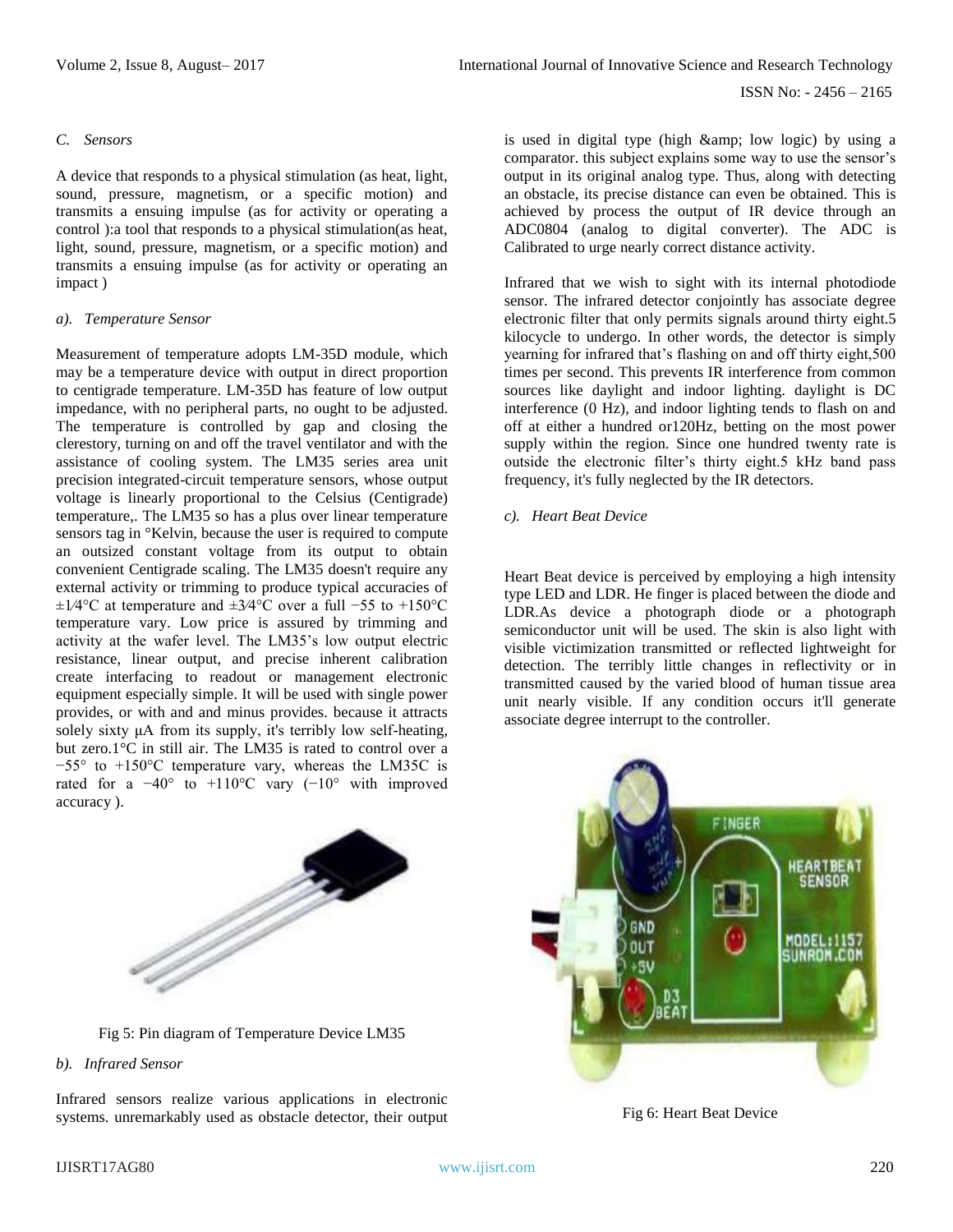ISSN No: - 2456 – 2165

# **IV. RFID IN HEALTH CARE SYSTEMS**

RFID has sturdy application potential with medical device companies. The RFID system includes the hardware main components like (tags, readers and antennas) and therefore the software systems. RFID tags will be passive or active, depending on powering techniques. Passive tags will solely communicate with the reader after they area unit sitting in associate degree electromagnetic field of the reader since they are doing not have battery power; whereas active RFID tags will power the integrated circuits and broadcast the response signal to the reader. The RFID reader scans the tag and sends the tag information to the back-end information system that filters, analyses, and stores the information then passes on helpful information to alternative enterprise application systems for further processing. The information system will have multiple readers located in numerous places causing information through wired or wireless networks. Additionally, enterprise application systems, like hospital info systems (HIS) and supply chain management systems, will hook up with the middleware to retrieve tags info via security protocols. In tending, RFID systems area unit typically combined with alternative technologies like Bluetooth, mobile devices, and sensors for various functions. Passive RFID tags are primarily used for patient identification and drug authentication whereas active RFID tags area unit principally used for the tracking purpose. [9]

RFID are placed within the iMec system which will sight the expiry of medicines and misplace of medicines within the cases if any. digital camera adds interactive video to extend the speed of accuracy severally. It helps within the visual interaction with the patients spirited.

# **V. RESULTS**

This paper proposes associate degree RFID and digital camera to reinforce the process of police work the living state of the recipient. RFID detects the misplace of the medicines within the cases and expiry of the actual drugs.

# **VI. CONCLUSION**

This paper proposes associate degree RFID and digital camera to reinforce the process of police work the living state of the recipient. RFID detects the misplace of the medicines within the cases and expiry of the actual drugs. Digital camera technology is to visualize the patient conditions associate degreed it adds an interactive video in order to increase the accuracy. As future works it'll concentration the protection problems relating to the private health information

## **REFERENCES**

- [1]. Takuo SUZUKI and Yasushi NAKAUCHI "Intelligent Medicine Case for Dosing Monitoring: style and Implementation" SICE Journal of management, measuring, And System Integration, Vol. 4, No. 2, pp. 163–171, March 2011 (163 to 171).
- [2]. Ademola prince Abidoye1,2, Nureni Ayofe Azeez1,3, Ademola Olusola Adesina1,2, Kehinde K. Agbele1,2, Henry O. Nyongesa1,2 " victimization wearable Sensors for Remote Healthcare observance System" Journal of device Technology, 2011, 1,( 22-28).
- [3]. K.Kanchanadevi1\*, G.Revathi2 "Fuzzy Logic based mostly Pervasive Health Care observance System" International Journal of Pharm school analysis CODEN (USA): IJPRIF,ISSN: 0974-4304 Vol.7, No.2, pp 247- 253, 2014-2015.
- [4]. Prof.Sunil Patil, Chaitanya Modak, Bhavesh Pambhar, Vishal Panchal, Harshit monarch, "Wireless Family Health Care Monitoring System" International Journal of Engineering and Technical analysis (IJETR) ISSN: 2321- 0869,Volume-3 Issue-2, Gregorian calendar month 2015.
- [5]. McConnochie metric linear unit, Tan J, Wood NE, Herendeen NE, Kitzman HJ, Roy J, Roghmann KJ, "Telemedicine's Impact on attention price and Quality" yankee telemedicine Association.
- [6]. Jubi amphibian genus (Author) Abhijeet Bajpayee (Author),"HealthCare observance and Alerting System victimization Cloud Computing" International Journal on Recent and Innovation Trends in Computing and Communication ISSN: 2321-8169 Volume: three Issue: a pair of 102– one zero five.
- [7]. Muhammad Al-Qurishi,1 Mabrook Al-Rakhami,1 Fattoh Al-Qershi,1 Mahomet Mehedi Hassan,1 Atif Alamri,1 Hameed Ullah Khan,1 and principle Xiang2, "A Framework for Cloud-Based attention Services to Monitor Noncommunicable Diseases Patient" International Journal of Distributed device networks, Volume 2015 (2015), Article ID 985629, 11 pages.
- [8]. Hasan Omar Al-Sakran, "FRAME WORK ARCHITECTURE FOR rising attention INFORMATION SYSTEMS victimization AGENT TECHNOLOGY" International Journal of Managing Information Technology (IJMIT) Vol.7, No.1, February2015 (from seventeen to 31).
- [9]. Nellipudi.Siva Rama Krishna Prasad1, Arepalli Rajesh2, "RFID based mostly Hospital real time patient management system"International Journal of pc Trends and Technology .volume3 Issue3- 2012.
- [10]. Sharwari N. Hiwse1, P.R Patil COET, Arvind S.Kapse2,P.R Patil COET, "A Review on Intelligent attention Supervision victimization Client-Server System" International Journal of Advance analysis in engineering and Management Studies. Volume 3, Issue 1, Jan 2015. p.no:123 – 127.